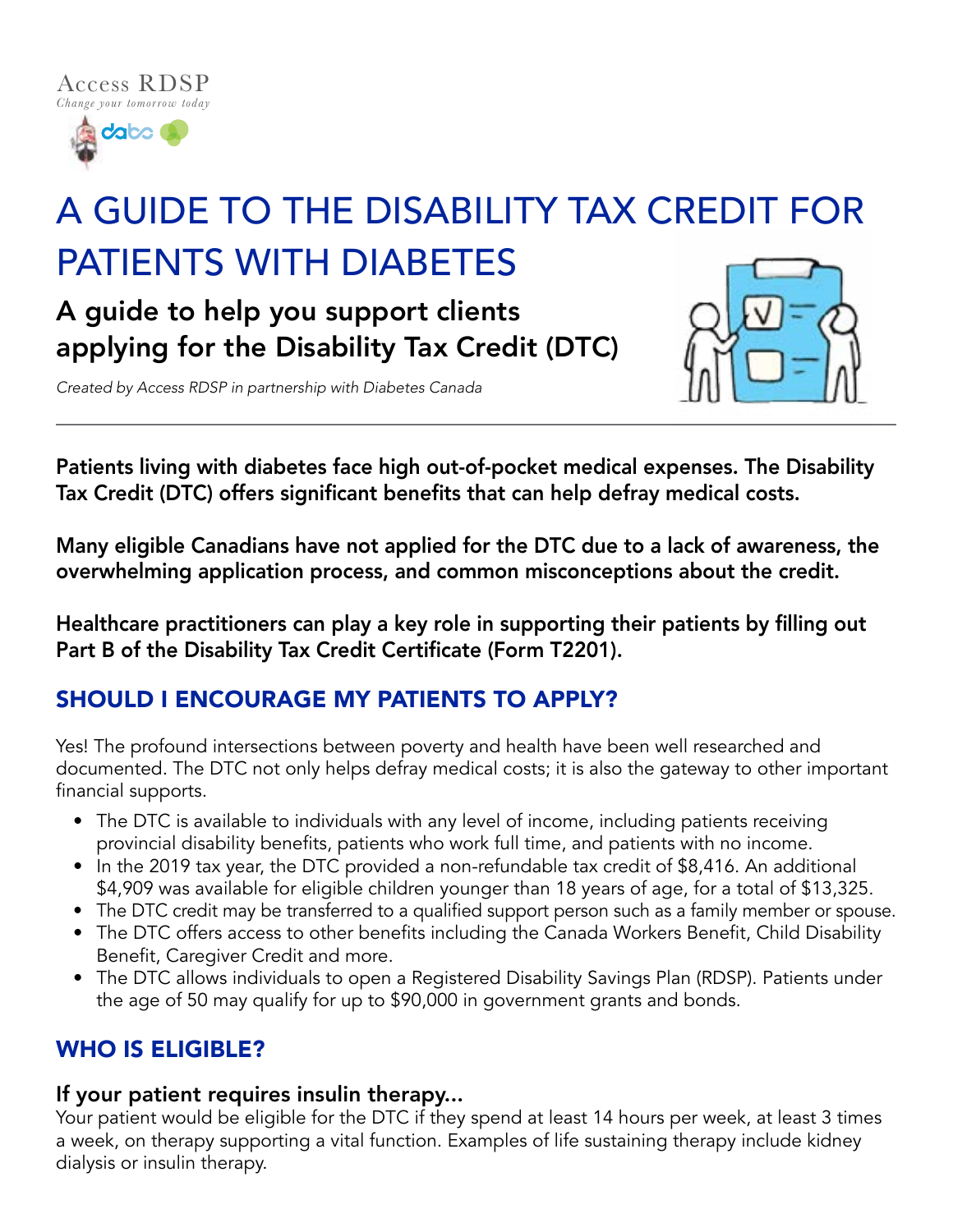## If your patient has other significant restrictions...

If your patient does not require life-sustaining therapy but due to co-morbidities experiences significant restrictions in two or more of the following categories: vision, speaking, hearing, walking, dressing, eating or preparing meals, eliminating, or mental functioning, they may still qualify for the disability tax credit under this section.

A significant restriction moderately restricts functionality. For example, your patient can prepare food, but must take time to recuperate afterward due to pain or inflammation. Or, your patient is able to carry out some mental functions but struggles to initiate or respond appropriately in social interactions due to anxiety and depression.

# GENERAL APPLICATION TIPS

While you should use your best judgement when helping your patient, it is ultimately the CRA that determines DTC eligibility.

Eligibility is not based on diagnosis. Take time to describe how restrictions can impact functionality.

Do not include the patient's ability to work, housekeep, manage a bank account, drive or engage in recreational activities. These activities are not considered relevant to DTC eligibility.

Only complete the sections about your patient's disability. If your patient does not have a speech restriction, for example, it is not necessary to complete that section.

# SECTION-SPECIFIC TIPS

#### Life Sustaining Therapy

To qualify, your patient must spend 14 hours a week, at least three times a week on specific activities that takes time away from normal, everyday activities.

#### *Activities related to administering insulin:*

- Monitoring blood sugar
- Preparing and administering insulin
- Calibrating/preparing necessary equipment
- Activities to help adjust the dosage of insulin
- Treating hypoglycemia or hyperglycemia

*Activities that are considered irrelevant:*

- Counting carbohydrates
- Exercising
- Recovering from hypoglycemia or hyperglycemia
- Meal preparation
- The time the insulin pump takes to deliver insulin
- Attending medical appointments
- Shopping for medication

## Effects of impairment | *EXAMPLE TEXT*

Consult with your patient to determine how long it takes to perform specific activities. When writing the effects of impairment, be as specific as possible. Consider including a table of activities as a supplement to your patient's application.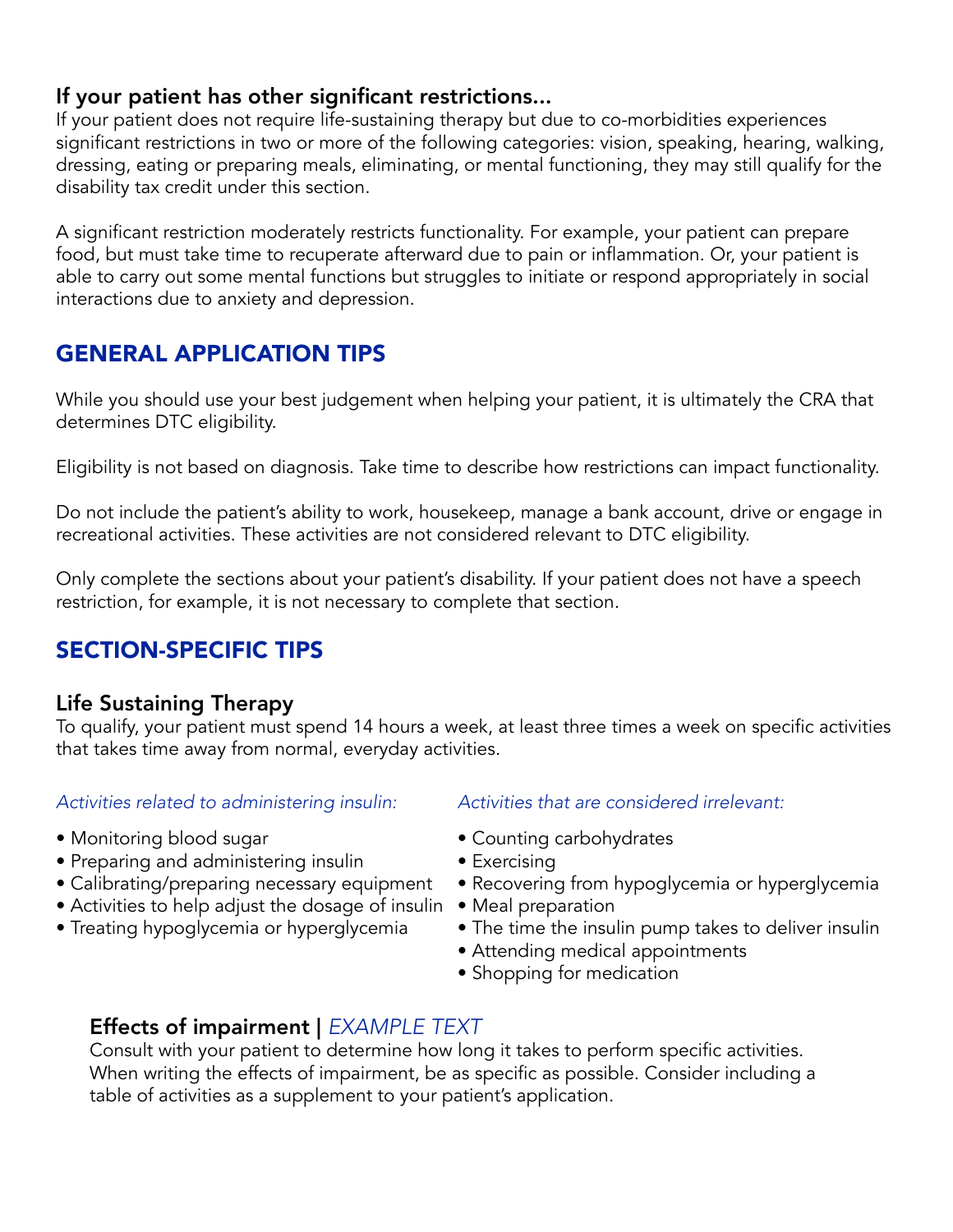| Test blood sugar (avg. 8 x per day @ 6 mins per)               | 48 mins      |
|----------------------------------------------------------------|--------------|
| Dose insulin (avg. 5 x per day @ 8 mins per)                   | 40 mins      |
| Treat high or low blood sugars (avg. 3 x per day @ 5 mins per) | 15 mins      |
| Test ketones (avg. 1 x per day)                                | 5 mins       |
| Log blood sugar readings (daily)                               | 15 mins      |
| Analyze trends in readings and adjust dosing (daily)           | 15 mins      |
| TOTAL                                                          | 138 mins/day |

*Note: The table above shows examples taken from an average patient using insulin therapy. Times and activities can vary depending on severity of symptoms. Other allowable activities include changing glucose monitors, calibration of glucose meters etc.*

#### Cumulative effects

Clients with two or more significant restrictions may qualify under this section. A significant restriction moderately restricts functionality.

#### Effects of impairment | *EXAMPLE TEXT*

"Cumulative effect of significant restrictions - Walking and Mental Functioning (Concentration): Patient can walk 100 meters, but then must take time to recuperate. Patient can carry out the mental functions necessary for everyday life, but cannot concentrate on any topic for longer than 2 minutes. The cumulative effect of these two significant restrictions is equal to being markedly restricted."

#### Certification

In question two, you are required to indicate if the medical information you keep in your client files correlates with the restrictions you indicated on the application. No additional medical information or assessments from other healthcare providers is required to complete the form.

## **QUESTIONNAIRE**

The Canada Revenue Agency (CRA) frequently requests additional information regarding the applicant in a follow-up questionnaire specific to each patient.

In this questionnaire, the CRA may ask you to provide examples from your patient's life, explaining how they require additional time to perform activities or are unable to complete certain activities. The CRA may ask you to verify that your patient experiences their restriction(s) at least 90% of the time and that the restrictions are severe. You may need to re-submit information you already provided.

Please use our guidelines in General Application Tips and Section Specific Tips to assist you in completing the questionnaire.